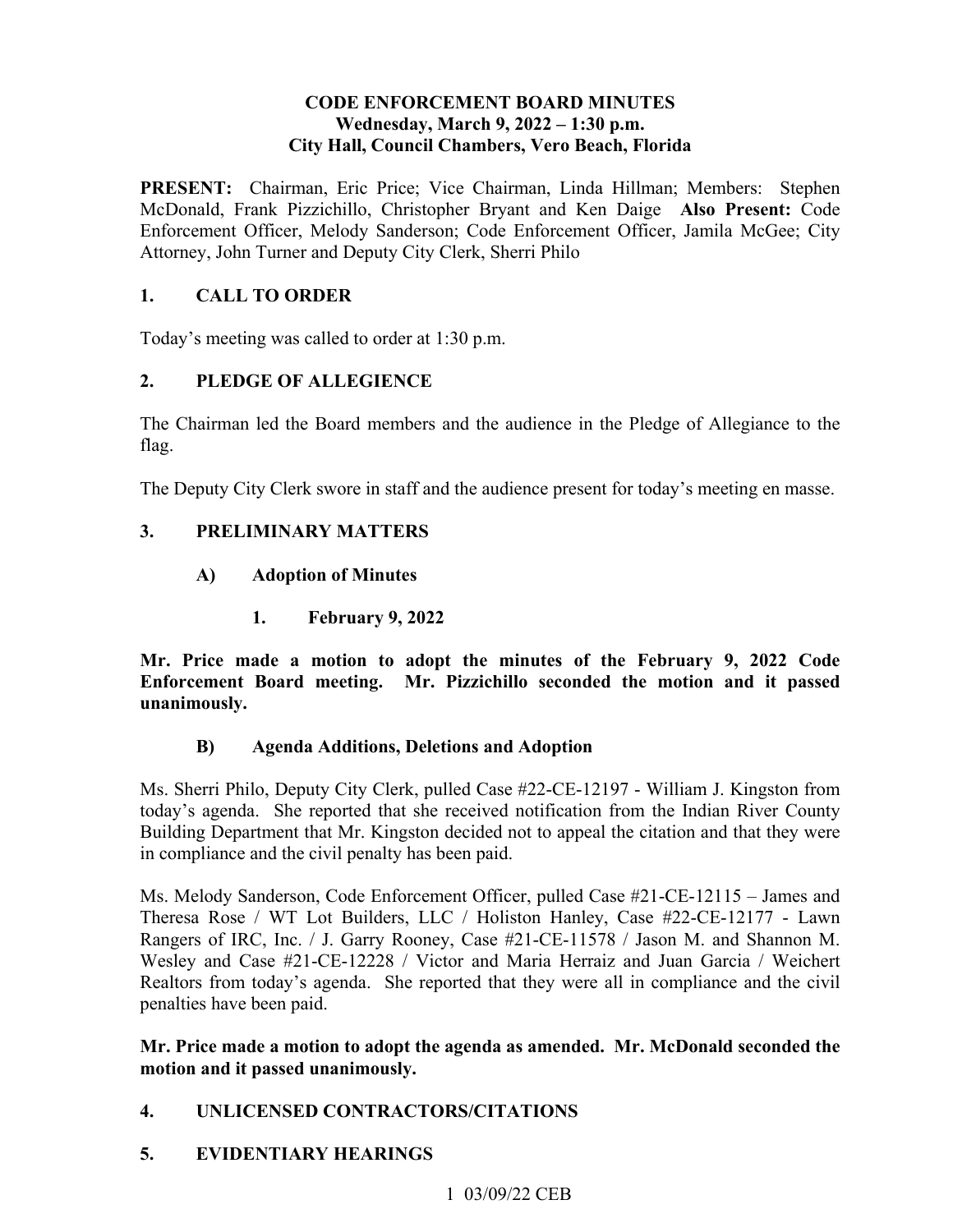#### **A) Citation Appeals**

**1. CASE #22-CE-12197 / 3760 VIOLATOR:** William J. Kingston **VIOLATION:** Unlicensed contracting – Code Section 400.01 (1)/22- 86(a) VIOLATION ADDRESS: 705 and 715 19<sup>th</sup> Place, Vero Beach, Florida 32960

This item was pulled from today's agenda.

#### **B) Non-Compliance / Compliance Reports**

- **Request for Board Order**
- **VIOLATION ADDRESS:** 857 18th Place, Vero Beach, Florida 32960 **1. Request for Board Order a. CASE #21-CE-12142 / 0345J VIOLATOR:** Wayne's Toys, LLC / Wayne K. Gould, Manager **VIOLATION:** Accumulation of undergrowth on the property and right-of-way not being maintained / dead trees and trash on the property – Code Section 38-31 (b) $(1)(4)(5)$ **(Failure to pay \$50.00 civil penalty)**

 and the \$50.00 civil penalty has not been paid. Ms. Jamila McGee, Code Enforcement Officer, reported that the property is in compliance

**Mr. Price moved that the Board finds that there was a violation, the violation has been corrected and that the Board issues a Board order to pay the initial civil penalty of \$50.00. Mr. Pizzichillo seconded the motion and it passed unanimously.** 

> **b**. VIOLATION ADDRESS: 2316 19<sup>th</sup> Avenue Apartment 3,  **(Failure to comply) b. CASE: #21-CE-12021 / 3348M VIOLATOR:** Jarrett T. Bass **VIOLATION:** Gravel added to drive, right-of-way and new walkway without obtaining Code Compliance Certification from the City of Vero Beach Planning and Development Department – Code Section  $64.05$  (a)(b)(10)(a) Vero Beach, Florida 32960

Ms. Sanderson reported that service of the citation was provided by property posting. The original compliance date was November 9, 2021. The civil penalty has been paid and as of today the property remains in violation.

 the concrete delivery would take seven (7) to 10 week and that they would commence work closer to the delivery date, which should be the week of April 18, 2022. Mr. Jarrett T. Bass, violator, who has been sworn in, stated that his contractor was told that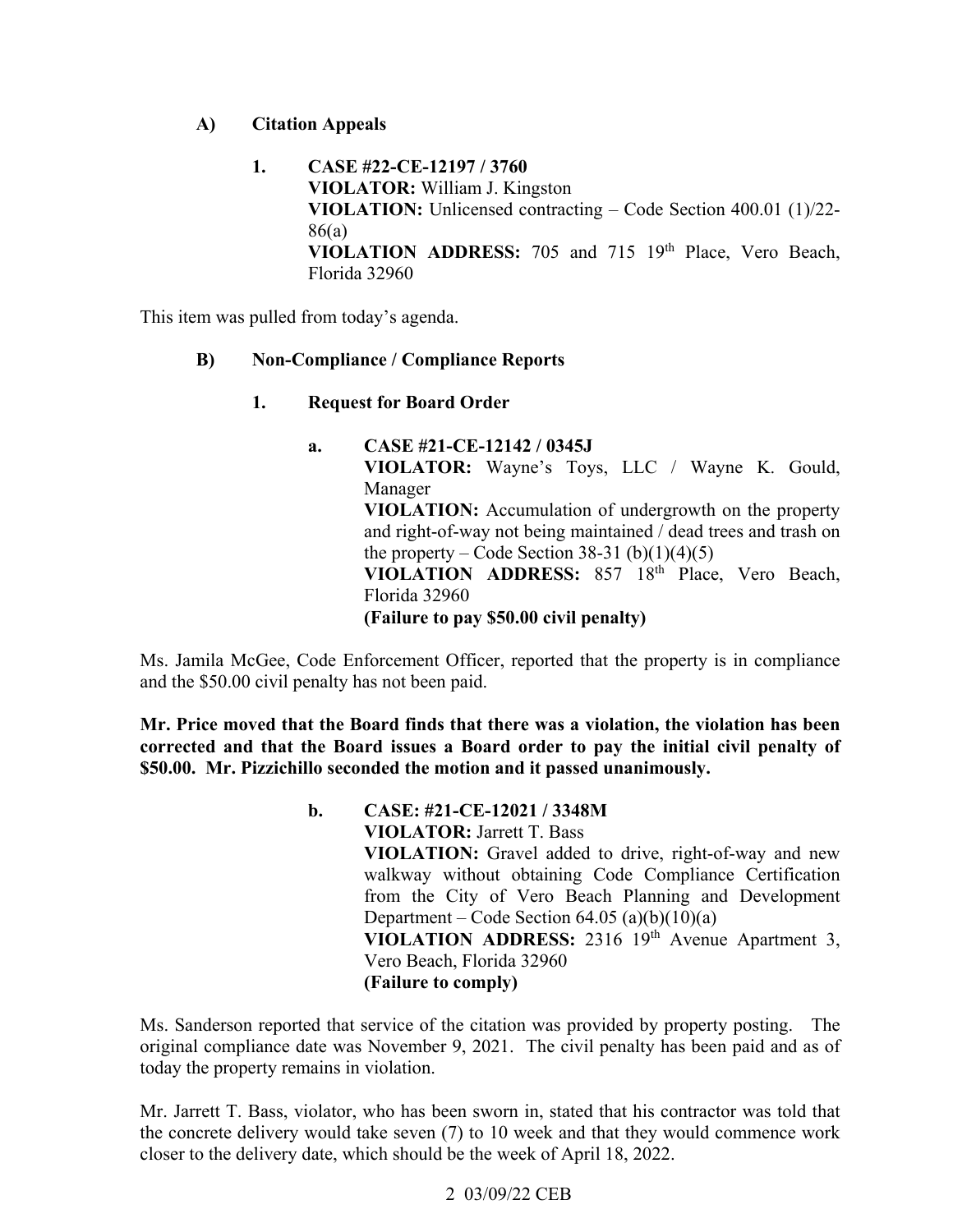Mr. Daige said that he did not have a problem with allowing 90-days to correct the violation.

 **Mr. Price moved that the Board finds that there is a violation, that the violation continues, that the Board issues a Board order to correct the violation within 90-days from the date of the Board order or continuing civil penalties in the amount of \$50.00 per day shall commence on the original compliance date of November 9, 2021, until corrected and that the initial civil penalty has been paid. Mr. Daige seconded the motion and it passed unanimously.** 

> Lot Builders, LLC (Contractor) / Holiston Hanley, Agent  **(Failure to comply; Failure to pay \$50.00 civil penalty) c. CASE #21-CE-12115 / 3230M VIOLATOR:** James E. and Theresa Rose (owners) and WT **VIOLATION:** Code Compliance Certification and building permit required for pergola and right-of-way encroachment – Code Sections 64.05 (9)(b); 22-106; 71.03 **VIOLATION ADDRESS:** 5060 Trade Winds Drive, Vero Beach, Florida 32960

This item was pulled from today's agenda.

 **VIOLATOR:** Lawn Rangers of IRC, Inc. / J. Garry Rooney, **d. CASE #22-CE-12177 / 3397M**  Agent **VIOLATION:** Land development violation – Code Sections 60.21 (b)(1); 73.22 **VIOLATION ADDRESS:** 724 Tides Road, Vero Beach, Florida 32963 **(Failure to pay \$50.00 civil penalty)** 

This item was pulled from today's agenda.

 **VIOLATOR:** JC Rental & Investments, Inc. / James B. **VIOLATION ADDRESS:** 1228 24th Street #9, Vero Beach,  **(Failure to comply; Failure to pay \$50.00 civil penalty) e. CASE #22-CE-12214 / 3409M**  Schlitt, Agent **VIOLATION:** Public nuisances – Code Section 38-31 (5)(9) Florida 32960

 and that the Board issues a Board order to pay the initial civil penalty of \$50.00. Ms. Sanderson reported that service of the citation was provided by certified mail. The property came into compliance today and the civil penalty of \$50.00 has not been paid. She asked that the Board finds that there was a violation, that the violation has been corrected,

Mr. Pizzichillo asked if the violator was present.

Ms. Sanderson answered yes.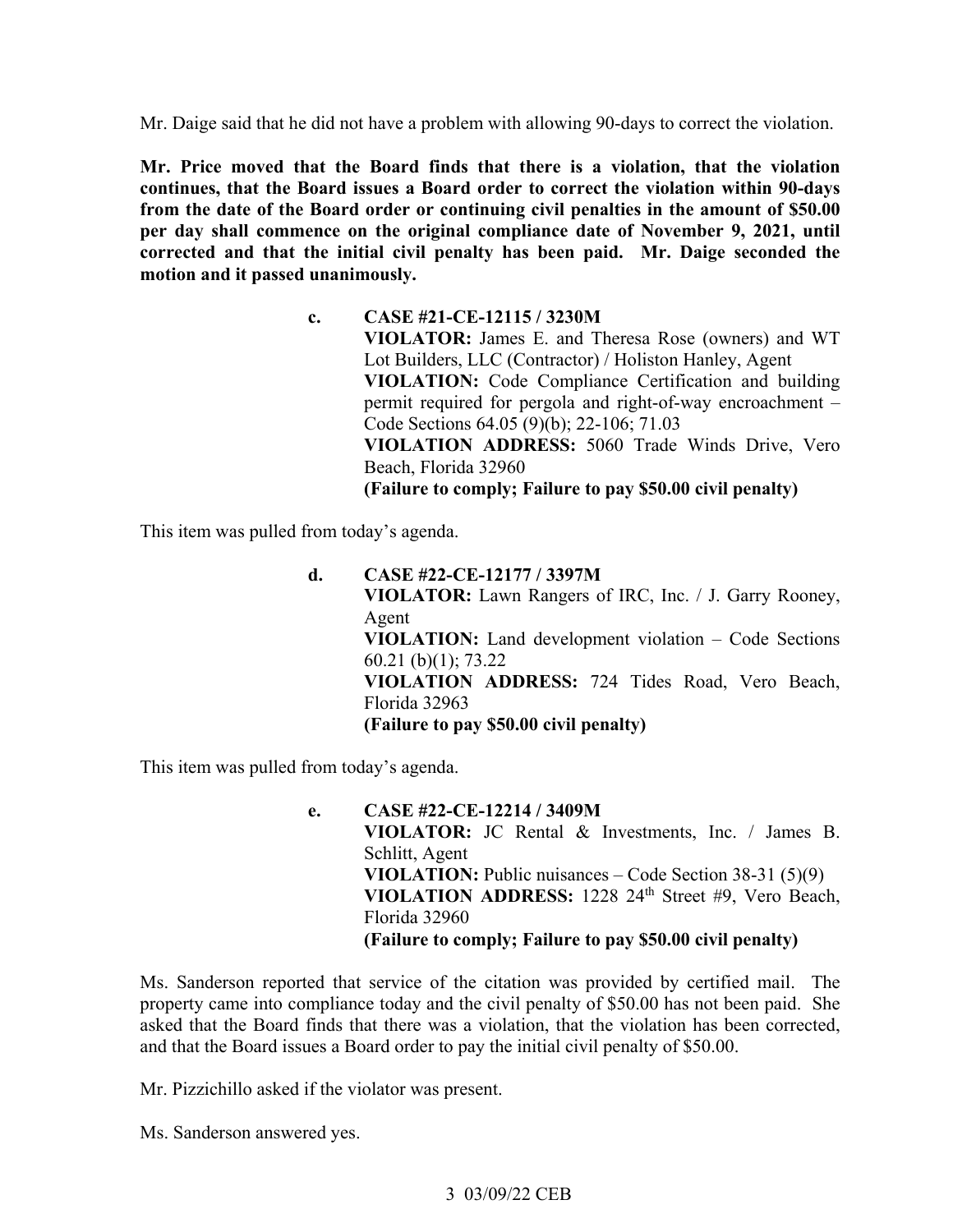At this time, the Deputy City Clerk swore in Mr. James B. Schlitt. Mr. Pizzichillo asked is this a persistent thing with his rentals.

 Mr. James B. Schlitt, property owner, who has been sworn in, said when you put 82 trailers on two (2) acres of land this is what happens.

Ms. Sanderson said there are extenuating circumstances that was out of Mr. Schlitt's control.

**Mr. Price moved that the Board finds that there was a violation, that the violation has been corrected, and that the Board issues a Board order to pay the initial civil penalty of \$50.00. Mr. Pizzichillo seconded the motion and it passed unanimously.** 

> VIOLATION ADDRESS: 1228 24<sup>th</sup> Street #31, Vero Beach,  **(Failure to comply; Failure to pay \$150.00 civil penalty) f. CASE #22-CE-12216 / 3411M – Repeat Violation VIOLATOR:** JC Rental & Investments, Inc. / James B. Schlitt, Agent **VIOLATION:** Public nuisances and right-of-way encroachment / wood scraps, buckets and miscellaneous items (trash or scrap items) stored on right-of-way Florida 32960

 continues, and that the Board issues a Board order to correct the violation within 10-days Ms. Sanderson reported that service of the citation was provided by certified mail. This is a repeat violation with a civil penalty of \$150.00 that has not been paid and the property remains in violation. She requested that the Board finds there is a violation, that the violation from the date of the Board order or continuing civil penalties in the amount of \$150.00 per day shall commence on the original compliance date of February 17, 2022, and to pay the initial civil penalty of \$150.00.

Mr. Daige asked Mr. Schlitt if 10-days was enough time to get this done.

Mr. Schlitt answered yes.

**Mr. Price moved that the Board finds that there is a violation, that the violation continues, that the Board issues a Board order to correct the violation within 10-days days from the date of the Board order or continuing civil penalties in the amount of \$150.00 per day shall commence on the original compliance date of February 17, 2022, until corrected and to pay the initial civil penalty of \$150.00. Mr. Pizzichillo seconded the motion and it passed unanimously.** 

> **g. CASE #22-CE-12217 / 3412M - Repeat Violation**  appliance(s) and miscellaneous items (trach or scrap) stored on VIOLATION ADDRESS: 1228 24<sup>th</sup> Street #32, Vero Beach, **VIOLATOR:** JC Rental & Investments, Inc. / James B. Schlitt, Agent **VIOLATION:** Public nuisances / household supplies, bins, buckets, bed frame, window frame, awning, kitchen right-of-way – Code Sections  $38-31$  (a)(b)(5);  $71.03$ Florida 32960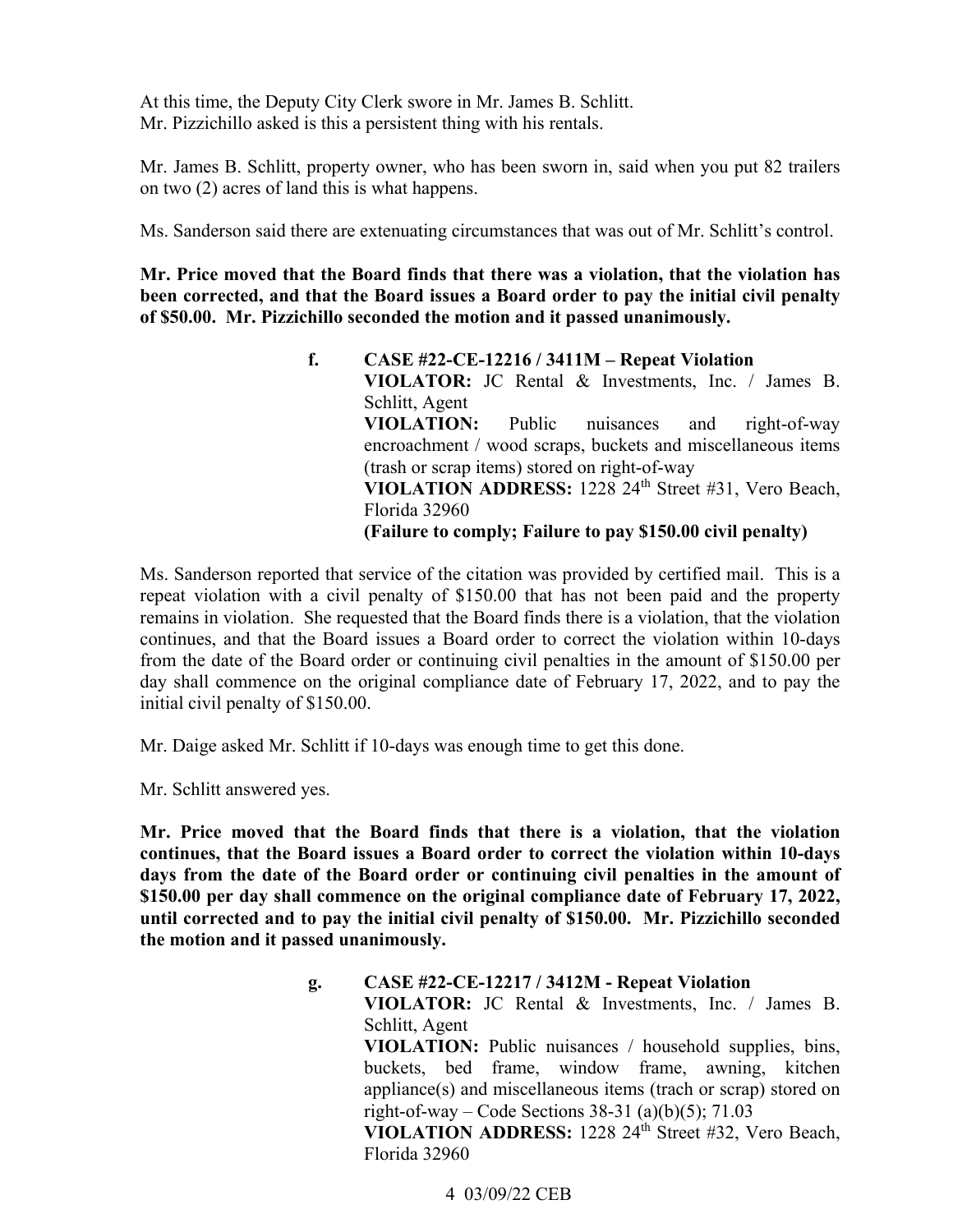#### **(Failure to comply; Failure to pay \$150.00 civil penalty)**

 remains in violation. She requested that the Board finds there is a violation, that the violation continues, and that the Board issues a Board order to correct the violation within 10-days Ms. Sanderson reported that service of the violation was provided by certified mail. This is a repeat violation with a civil penalty of \$150.00 that has not been paid and the property from the date of the Board order or continuing civil penalties in the amount of \$150.00 per day shall commence on the original compliance date of February 17, 2022, and to pay the initial civil penalty of \$150.00.

 **continues, that the Board issues a Board order to correct the violation within 10-days Mr. Price moved that the Board finds that there is a violation, that the violation from the date of the Board order or continuing civil penalties in the amount of \$150.00 per day shall commence on the original compliance date of February 17, 2022, until corrected and to pay the initial civil penalty of \$150.00. Mr. Pizzichillo seconded the motion and it passed unanimously.** 

> VIOLATION ADDRESS: 2665 11<sup>th</sup> Court, Vero Beach,  **(Failure to comply; Failure to pay \$50.00 civil penalty) h. CASE #22-CE-12158 / 3390M VIOLATOR:** Blake E. Goodwyn, Bruce F. Goodwyn, III and Michelle Goodwyn **VIOLATION:** Solid waste violation / special pickup required for the Bull Bag dumpster and wood – Code Sections 66-12 (e); 66-13 (1) Florida 32960

 been paid. She asked that the Board finds that there was a violation, that the violation has Ms. Sanderson reported that service of the citation was provided by property posting. The property was found in compliance on March 2, 2022, and the civil penalty of \$50.00 has not been corrected, and that the Board issues a Board order to pay the initial civil penalty of \$50.00.

**Mr. Price moved that the Board finds that there was a violation, the violation has been corrected, and that the Board issues a Board order to pay the initial civil penalty of \$50.00. Mr. Pizzichillo seconded the motion and it passed unanimously.** 

> **i. CASE #21-CE-11578 / 3416M VIOLATOR:** Jason M. and Shannon M. Wesley **VIOLATION:** Land development code violation / failure to obtain Code Compliance Certification for driveway installed - Cod– Section 60.21 (b)(1) **VIOLATION ADDRESS:** 2025 Buena Vista Boulevard, Vero Beach, Florida 32960 **(Failure to comply)**

This item was pulled from today's agenda.

**j. CASE #22-CE-12228 / 3417M**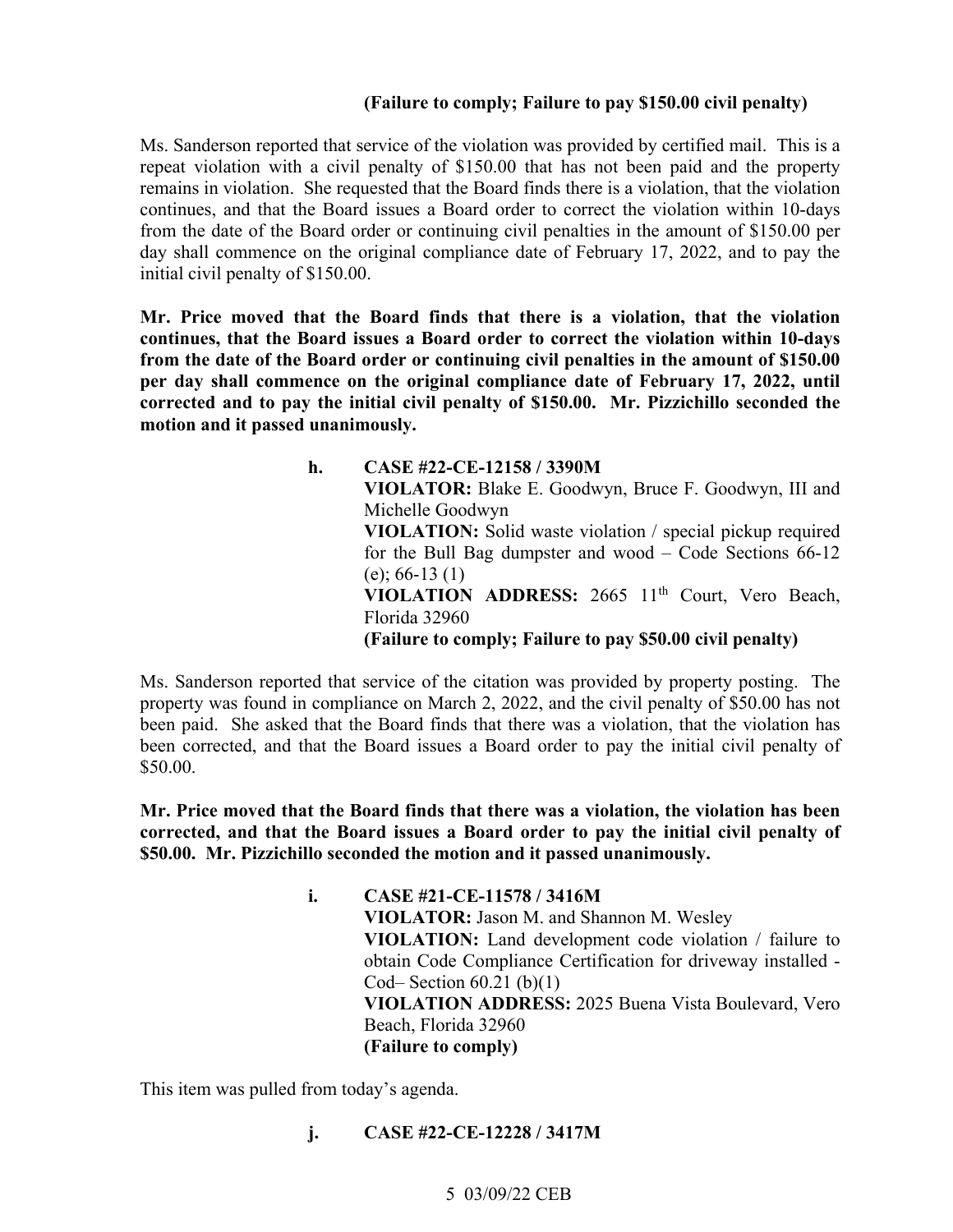VIOLATION ADDRESS: 2026 30<sup>th</sup> Avenue, Vero Beach, **VIOLATOR:** Victor and Maria Herraiz (owners) and Juan Garcia, Real Estate Agent / Weichert Realtors **VIOLATION:** Sign violation – Code Section 38.09 (l)(1) Florida 32960 **(Failure to pay \$50.00 civil penalty)** 

This item was pulled from today's agenda.

 Construction, LLC / Robert A. Dunlap, III, Agent **k. CASE #22-CE-12165 / 3422M – Repeat Violation VIOLATOR:** Ralph W. Rotermund (TR) (owner) and Dunlap **VIOLATION:** Erosion control violation / dirt stockpile on property has no erosion control; there is a gap in the silt fence on the west side of the property – Code Sections 73.33; 73.35 **VIOLATION ADDRESS:** 766 Fiddlewood Road, Vero Beach, Florida 32963 **(Failure to comply; Failure to pay \$100.00 civil penalty)** 

Ms. Sanderson reported that service of the citation was provided by property posting. The civil penalty of \$50.00 has been paid and the property remains in violation. She asked that the Board finds that there is a violation, that the violation continues, and that the Board issues a Board order to correct the violation within 10-days from the date of the Board order or continuing civil penalties in the amount of \$50.00 per day shall commence on the original compliance date of February 12, 2022, until corrected and that the civil penalty has been paid.

Mr. Pizzichillo noted that the citation states that the civil penalty was \$100.00.

Ms. Sanderson said that is correct, the citation amount is \$100.00.

 **until corrected and that the initial civil penalty has been paid. Mr. Daige seconded the Mr. Price moved that the Board finds that there is a violation, that the violation continues and that the Board issues a Board order to correct the violation within 10 days from the date of the Board order or continuing civil penalties in the amount of \$100.00 per day shall commence on the original compliance date of February 12, 2022, motion and it passed unanimously.** 

> Construction, LLC / Robert A. Dunlap, III, Agent swimming pool onsite – Code Section 38-31 (b)(6)(7)  **(Failure to comply; Failure to pay \$50.00 civil penalty) l. CASE #22-CE-12242 / 3423M VIOLATOR:** Ralph W. Rotermund (TR) (owner) and Dunlap **VIOLATION:** Public nuisance / stagnant unsecured **VIOLATION ADDRESS:** 766 Fiddlewood Road, Vero Beach, Florida 32963

Ms. Sanderson reported that service of the citation was provided by posting of the property. close to compliance, but the pool is not completely secured in one (1) area. The civil penalty has been paid and the property remains in violation. She said they were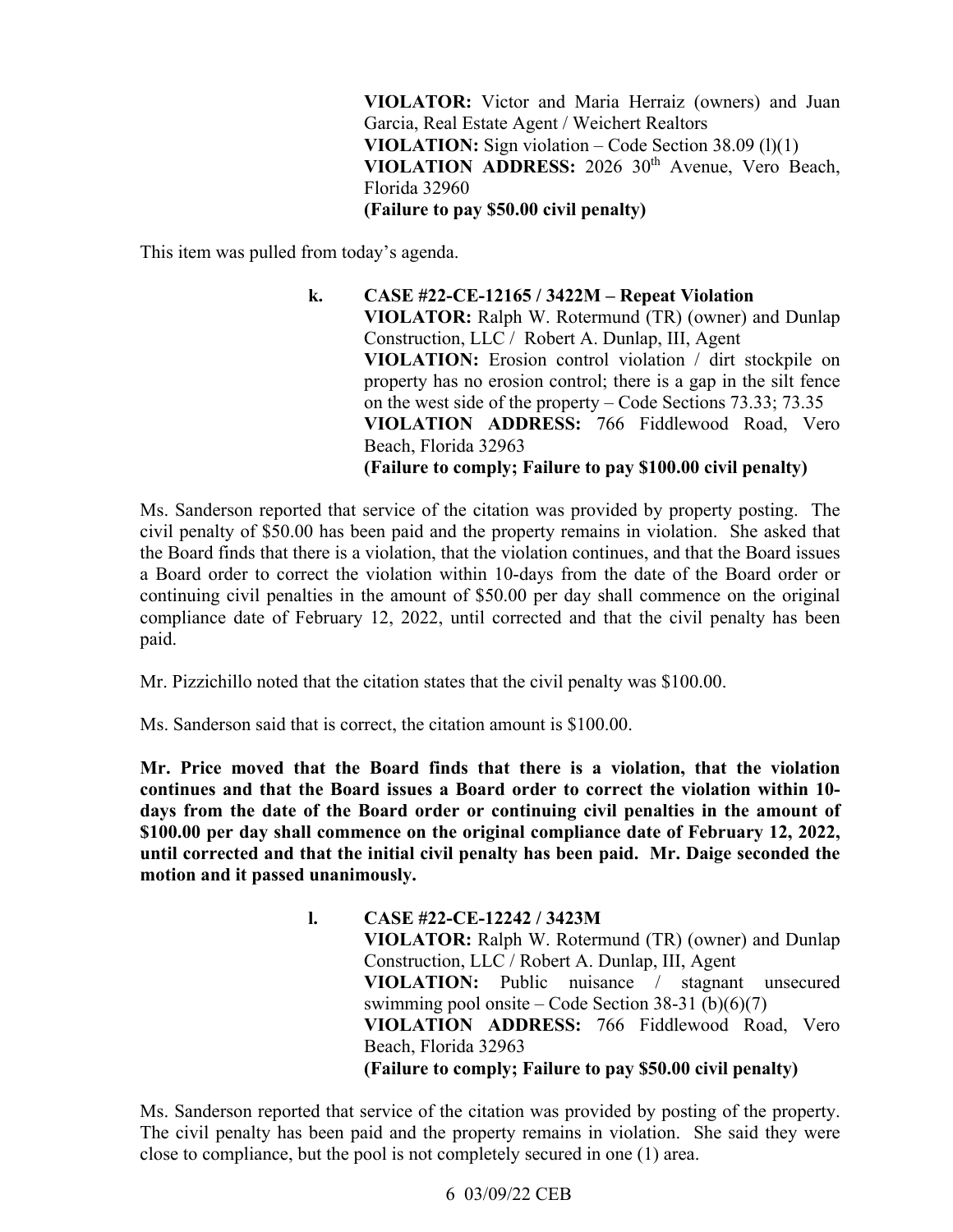Mr. Pizzichillo said that he is concerned about stagnant pools. He asked is there any way they could rectify this quickly.

 resolved. She asked that the Board allows three (3) days from the date of the Board order to Ms. Sanderson reported that the pool is 95% secure. There is one (1) corner that is not secured, which she emailed photographs of to the contractor with the hope that this would get come into compliance. She explained that she emailed them pictures on Monday and she would follow up on it this afternoon.

Ms. Sherri Philo, Deputy City Clerk, explained that three (3) days was not enough time to get service of the Board order with the way the mail has been running.

Mr. Daige suggested that they allow seven (7) days.

Mr. John Turner, City Attorney, said this is a company that is before this Board frequently. The Code Officer deals with this company frequently and it would be his recommendation that the Board follows the Code Officer's recommendation to have this matter corrected in an expeditious manner.

Mr. Pizzichillo felt that this needed to be handled very quickly because a stagnant pool has bugs that carry diseases and some of them are deadly.

 it is a very simple fix. Ms. Sanderson noted that 95% of the pool is secure. There is one (1) corner that is open and

Mr. Price felt that the Board should allow a little more time to allow for service of the Board order. He suggested that the Board allow seven (7) days to come into compliance.

Mr. Turner asked Ms. Sanderson if she was comfortable with allowing seven (7) days.

Ms. Sanderson answered yes. She said that she would also post the Board Order on the property since the mail is unpredictable.

 **until corrected and that the initial civil penalty has been paid. Mr. Daige seconded the Mr. Price moved that the Board finds that there is a violation, that the violation continues, that the Board issues a Board order to correct the violation within seven (7) days from the date of the Board order or continuing civil penalties in the amount of \$50.00 per day shall commence on the original compliance date of February 12, 2022, motion and it passed unanimously.** 

#### **6. OLD BUSINESS**

None

#### **7. ADMINISTRATIVE MATTERS**

None

#### **8. CLERK'S MATTERS**